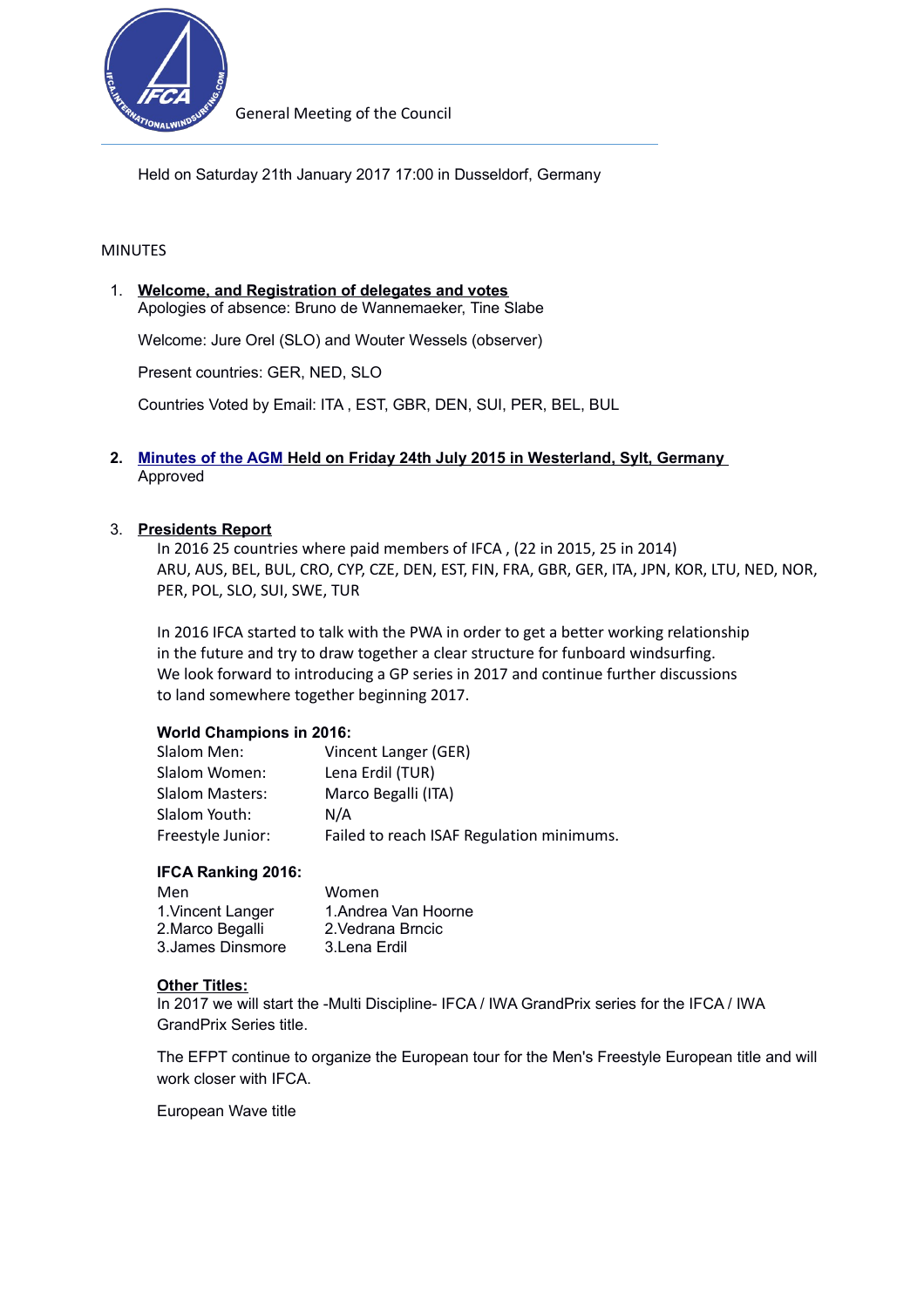## **4. Financial Report**

#### **2015 Accounts for IWA are published on the IWA website**

Eric Kling partly presented the 2016 financial report. The full report will be on the IWA website later.

Management accounts for 2016 will be available early in 2017

#### **Key Points for IFCA:**

- one of the "strongest" performing classes in 2016
- met its commitment to IWA administrative costs (ie % share)
- potential exists to improve income surplus

We want to ask IWA for additional money in the next budget to

- Support the new slalom live scoring software that was presented by Wouter Wessels
- For additional Media Crew on Major events

## 5. **Class Rules**

| Submission 1            | <b>YES</b> | EST, GRB, SUI, PER, BEL, NED, BUL, GER, SLO           |    |
|-------------------------|------------|-------------------------------------------------------|----|
| Board width             | NO         | ITA, DEN                                              |    |
| Submission 2            | <b>YES</b> | ITA, EST, GBR, DEN, SUI, PER, BEL, NED, BUL, SLO, GER |    |
| Foiling<br>Submission 3 | NΩ         |                                                       |    |
|                         | <b>YES</b> | ITA, EST, GBR, SUI, PER, BEL, NED, BUL, SLO, GER      | 10 |
| Sail numbers            |            | DFN                                                   |    |

#### **Conclusion**

with a 2/3 majority needed:

| Submission                   | Result | Remarks |
|------------------------------|--------|---------|
| Submission 1<br>Board width  | YFS    |         |
| Submission 2<br>Foiling      | YFS    |         |
| Submission 3<br>Sail numbers | YFS    |         |

## 6. **Championship Rules**

| Submission 4<br><b>CR Revision</b> | YES | ITA, EST, GBR, DEN, SUI, PER, BEL, NED, BUL, GER, SLO |  |
|------------------------------------|-----|-------------------------------------------------------|--|
|                                    | NΟ  |                                                       |  |
| Submission 5                       |     |                                                       |  |
|                                    | YES | BUL, BEL                                              |  |